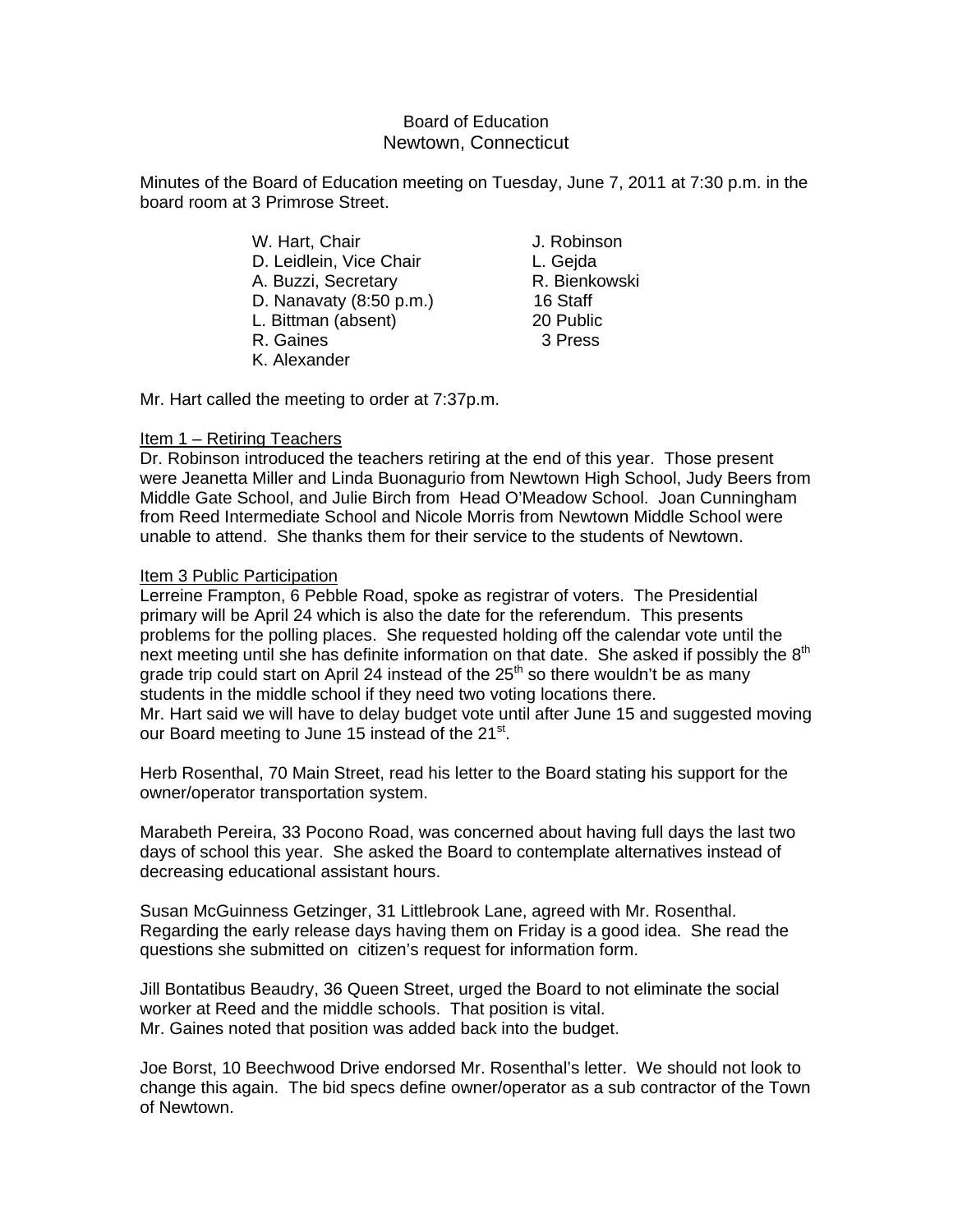Board of Education **-2-** Figure 2. The set of Education of Education 1.2011

Kate Mayer, 5 Hyvue Drive, was frustrated with the high school and wrote a letter May 19 stating she did not support the additional assistant principal at the high school but we should add a counselor and social worker or more psychologists. The middle school was going to 95 degrees but students are being called to the office because shorts are too short.

Larry Garner, 6 Forest View Drive, asked for an explanation of what the Chair's job was outside the Board of Education meetings. Who authorized the spending for the attorney hired for the FOIA complaint and the state representative's inquiry.

Mr. Hart stated that no money has been spent. Legal opinions are brought in by the Superintendent and there is money in the budget for that.

Cindy Carlson, 6 Ironwood Road, vice president of the Sandy Hook PTA and a current educational assistant, spoke about the reduction of EAs in the district. Work not done by the EAs will not be picked up by parent volunteers because many parents are now working. Certified staff will have to pick up additional work.

Sue Zimmerman, 20 Pine Tree Hill Road, is an EA at Middle Gate School. They are very instrumental to the educational process. It will be hard for teachers to fill obligations for the students who need extra help. The students should be addressed first over the owner/operators and an assistant principal could be added another year.

Lauren Samson, 4 Kelly Court, is also an EA at Middle Gate School. Additional work will fall to the teachers. It is important to keep the EA positions.

## Item 4 – Reports

Correspondence: Mr. Buzzi said there was correspondence received from Betsy Ricker, Chris Lyddy, Christine Freda, two from Fran Maturo, Jill Bontatibus Beaudry, Kathy Meyer, Keith and Laura Baron, Laura Main, Laura Roche, Pam Kohn, and Robin Fitzgerald.

Chair Report: Mr. Hart attended award ceremonies as well as the junior/senior project presentations which were very impressive.

#### Superintendent's Report:

Dr. Robinson also commented on the junior/senior project presentations and the Newtown Board of Realtors meeting held at the high school. Parents expressed concerns about the heat this week. We are modifying planned activities to keep the children from overheating. We have had discussions with the Asia Society and applied for a grant for an additional Mandarin teacher for Reed and the middle school. We will be including studies of Japan in our Asian Studies program.

#### Facilities Committee:

Mrs. Leidlein said the ad hoc committee met and discussed options for a possible school closing and used Head O'Meadow as an example for the estimation of possible savings.

Policy Committee: Mr. Buzzi said they will meet when Mrs. Bittman returns.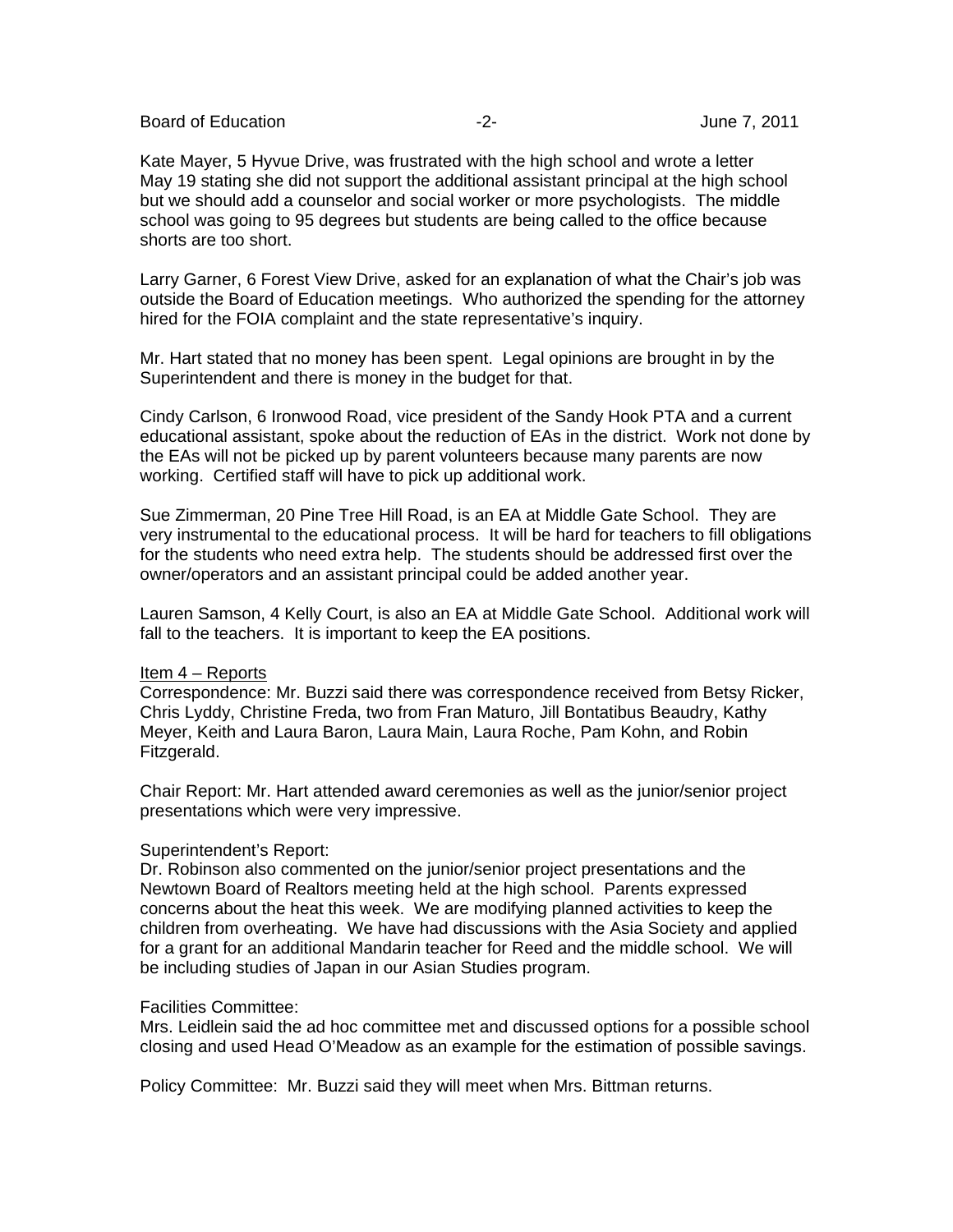Board of Education **-2-** Figure 1.2011 **-3-** Figure 1.2011

Director of Business Report on Transportation:

Mr. Bienkowski said there was a bus contract pre-bid meeting this morning to share our concerns and answer any questions to potential bidders. The current owner/operator contract exceeds over \$13.7M on a 5-year basis. Transportation also represents the third largest single line item in our budget only preceded by salaries and benefits. We need to find structural changes to find cost savings over a number of years. We can save money on transportation, especially for special education. These are reputable companies that keep drivers on the same routes. Many of our owner/operators could work for the successful bidder because they know the routes and the children. Last year we saved in benefit costs by becoming self-insured. We have to take a hard look at the services we provide to try to reduce costs. Six or seven companies expressed interest and the bid opening is set for June 23. We are doing this a year prior to the current contract's expiration to give everyone involved time to consider decisions for them. This would give us next year to refine the contracts. We could possibly be able to reduce the number of vehicles. MTM routes are not in this bid.

Mr. Buzzi said our policy states that if we are in excess of \$30,000 we have to go out to bid. We are trying to give all the information to the citizens of Newtown so they can interact with the Board on how they feel about this. He doesn't believe any other towns in Connecticut have owner/operators.

Mrs. Leidlein asked about the performance bond.

Mr. Bienkowski said the performance bond is used in large bidding situations for contracts of this size or greater. It guarantees the performance of the contractor that is bidding the service. An independent review by an insurance company looks at the viability of the company putting the bid together and accepts their plan knowing they have the resources to perform what they say they need to do. If they go bankrupt the performance bonding company will guarantee that the services will continue on behalf of the insured. We don't have to take the performance bond but it is important if you don't know much about the company.

Mrs. Leidlein asked why an owner/operator would have to have a performance bond. Mr. Bienkowski said the goal is to have a single vendor. It is incumbent upon them to submit a collaborative bid and get the performance bond.

Mrs. Leidlein has a problem with not giving owner/operators a chance to bid. Could we not require a performance bond for them?

Mr. Bienkowski said we can't prejudge what the bids will come in at. For the last bid for special education services we were down to two companies which were All Star and MTM. MTM was not the cheapest one but agreed to pay part of their performance bond because it was more important to have the assurance of having transportation for the year. We want to make the routes more efficient but it is hard to do that because they are not being dispatched from a central location. We have to make structural changes and this is the only big change that won't affect people in the classrooms.

Mrs. Leidlein feels this is set up to make our system fail. She asked for copies of the bid specs.

Mr. Hart said they would be voted on at the July 12 meeting. Mr. Nanavaty arrived at 8:50 p.m.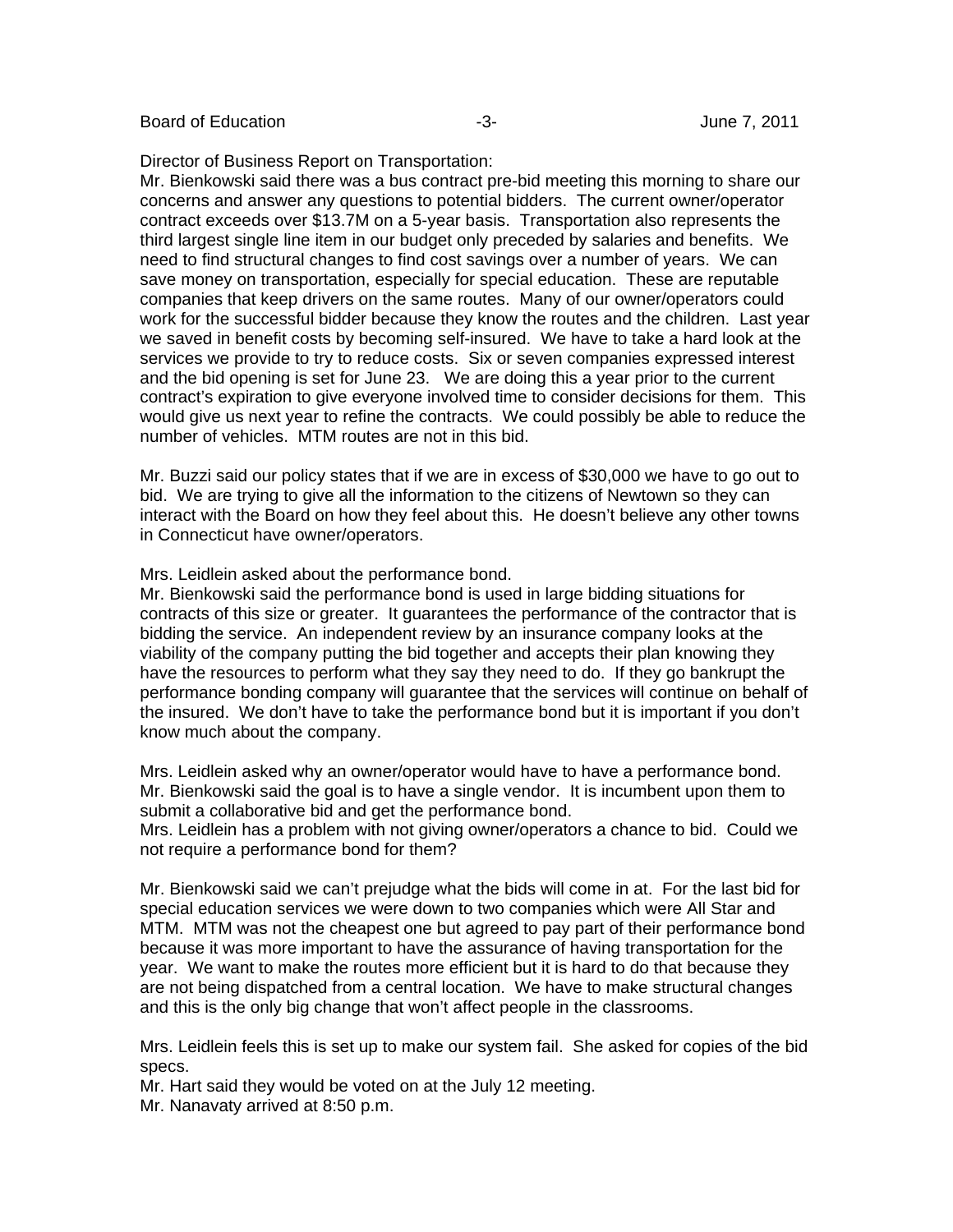### Item 6 – New Business

Approval of Two Reading Books:

Dr. Gejda spoke about the summer reading books.

MOTION: Mrs. Leidlein moved that the Board of Education approve the following books:

- SCAT by Carl Hiaasen, Alfred A. Knopf publisher, 2009
- Inventing Elliott by Graham Gardner, Orion Children's Book publisher, 2003 Vote: 6 ayes

Mr. Nanavaty reported on the Board of Finance meeting regarding the Middle School roof. The bids came in higher at \$2.9M.

John Kortze wants Mr. Faiella and Kaestle Boos to look at alternates in the CIP putting A/C in the cafeteria, auditorium, principal's and guidance offices, and replacement in the library and computer room. Kaestle Boos recommended doing the alternates now.

## Item 2 – Consent Agenda

MOTION: Mr. Alexander moved that the Board of Education approve the consent agenda which included the minutes of May 17, 2011, the resignations for retirement for Nicole Morris, teacher at Newtown Middle School and Joan Cunningham, teacher at Reed Intermediate School, the extension of the medical leave of absence for Stephanie Adam through the end of this school year, and the resignation of Maura Mancini, teacher at Newtown High School. Mr. Buzzi seconded.

Mrs. Leidlein asked to amend the minutes on the top of page 3 to add the following: "Mrs. Leidlein pointed out that we transferred \$35,000 out of that account to meet deficits in other accounts. " Mr. Alexander accepted the modification. Vote: 4 ayes, Mr. Buzzi and Mr. Gaines abstained.

Discussion of 2011-2012 Budget:

It was decided there would be not vote until June  $21<sup>st</sup>$ . The Board discussed the list of budget adjustments.

Discussion of 2012-2013 calendar:

Dr. Robinson compared our's to Danbury's calendar. She listed our April break two weeks before the referendum.

Mrs. Leidlein didn't want to vote on the 2010-2011 calendar because she has some changes and we need to discuss the early release days.

Mr. Nanavaty said we adopted the 2011-2012 calendar and were only revisiting the early release days. Regarding the Danbury calendar, he asked how moving our April vacation up a week would impact sports athletic events. He asked for an answer at the next meeting.

Mr. Alexander asked if the other regions agreed with the Danbury schedule. Dr. Robinson said they would mostly match. The reason she brought the 2011-2012 calendar is to show a proposal for the early release days having cut down the number.

The transfer policy discussion will be held at the next meeting.

Mrs. Leidlein did research on other district transfer policy as she feels we need to have a resolution. She prepared a version.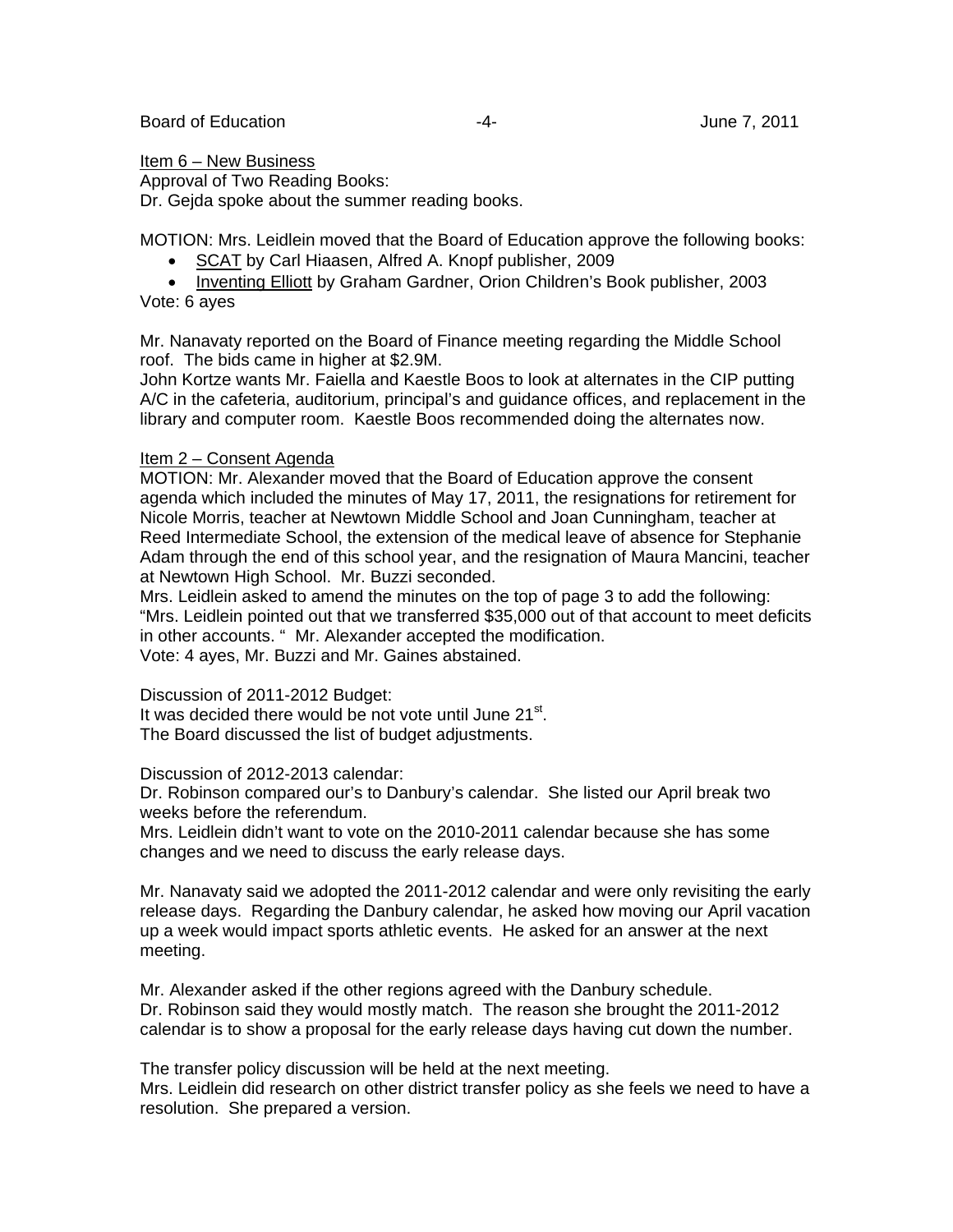Board of Education  $-5$ -  $-5$ - June 7, 2011

Mr. Buzzi said the Board should review this and have an opportunity to discuss it.

Section 504 Due Process Policy:

Dr. Gejda said this reflects changes in legislation.

MOTION: Mr. Nanavaty moved that the Board of Education approve the revisions to Policy 8-602.1 Section 504 Due Process. Mr. Buzzi seconded.

Mrs. Leidlein asked if the administrative procedures are given to parent at a 504 meeting.

Dr. Gejda said they are given a copy of their rights.

Mrs. Leidein asked that they be put on the special education website.

Vote: 6 ayes.

### Healthy Food Act:

MOTION: Mr. Nanavaty moved that on behalf of the Newtown Board of Education pursuant to section 10-215f of the Connecticut General Statutes, I hereby certify that all food items offered for sale to students in the school (s) under our jurisdiction, and not exempted from the Connecticut Nutrition Standards published by the Connecticut State Department of Education will not meet said standards during the period of July 1, 2011 through June 30, 2012. Such certification shall include all food offered for sale to students separately from reimbursable meals at all times and from all sources, including but not limited to, school stores, vending machines, school cafeterias, and any fundraising activities on school premises, whether or not school sponsored. Mr. Buzzi seconded. Vote: 6 ayes

Hovey/Lyddy Letter to the State Department of Education:

Dr. Robinson stated that last year she began attending meetings with a group of special education parents regarding things that needed to be improved in the PPT process. She worked with parents who formed an advisory board to find ways to inform parents of the process. In March a meeting was set up with Pat Llodra, Bob Tait, Ron Bienkowski, Rep. Hovey and Rep. Lyddy regarding special education legislation. Rep. Lyddy did not attend and Rep. Hovey dismissed the business managers. She said a number of things were brought to her attention. She also had a meeting with the parent group and Mr. Hart. Following that meeting, Rep. Hovey and Lyddy asked for an investigation of our special education department because the parents were dissatisfied. Normally a complaint to the state dept is initiated by a parent. To date, she and Dr. Regan have not received any information regarding an investigation. We are waiting to hear about any specific issues.

Mr. Hart said he had received a series of emails from Rep Hovey's assistant and was invited to a meeting on May 16. They expressed that they heard concerns from a number of parents. Rep. Hovey said we didn't accept the decision on a case. A letter was sent to the State Department of Education which was released to the press before given to us. He and Dr. Robinson met with the advisory board on June 1. The Board of Education by law is not involved in any decision for children and does not have any access to information on any child or case. A recommendation was to provide a copy of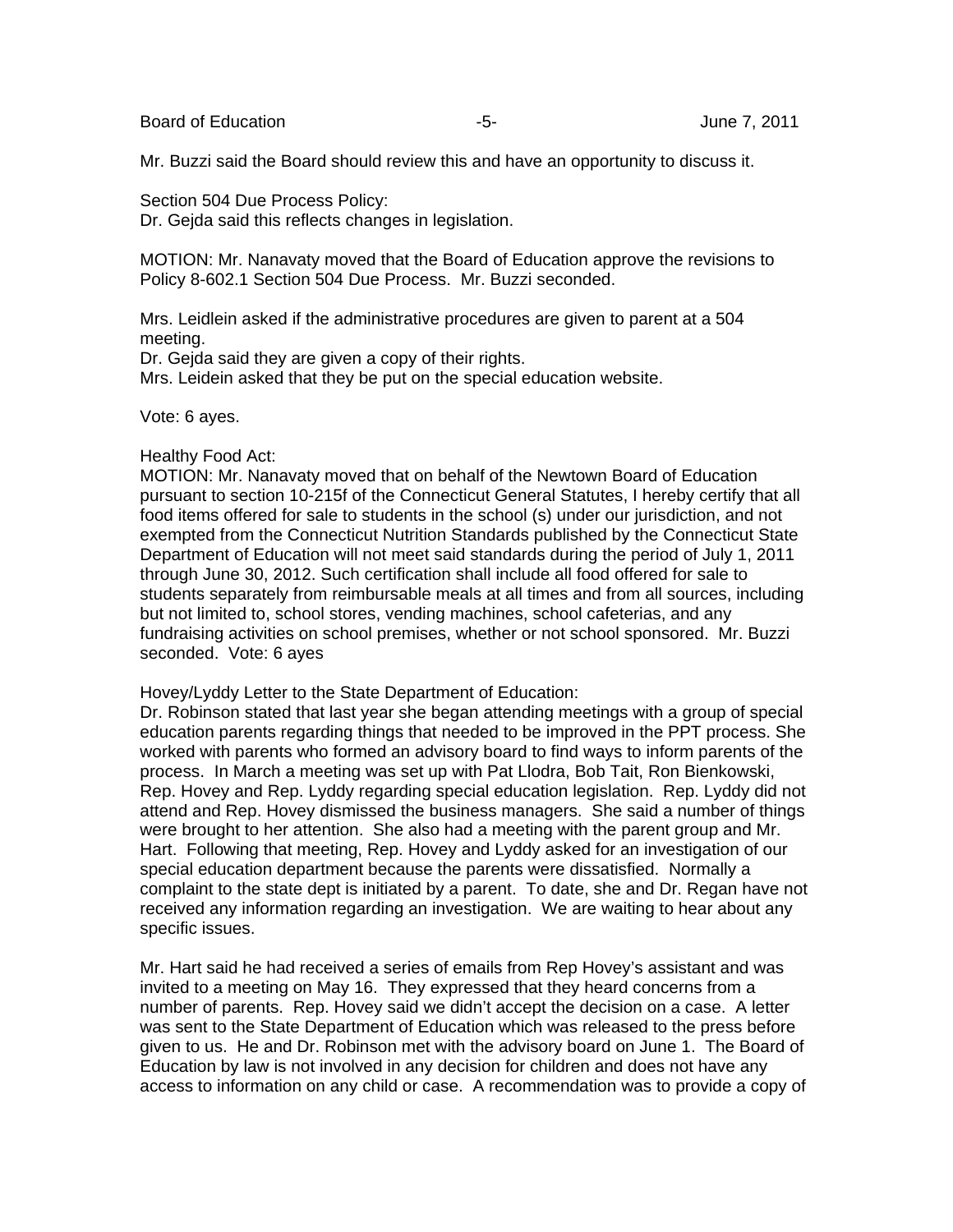Board of Education  $-6$ - Board of Education  $-6$ -

the request prior to the PPT. Also, we have not hired a consultant regarding this situation.

Mr. Buzzi said Dr. Regan had tremendous qualifications and brought innovative programs to the district and Jan Calabro has worked to save the district money. We have to be sure these services are being provided. It gives him pause that there has been no parent complaint. We need to know what exactly is wrong.

Mrs. Leidlein said the pac group gave specific complaints to Dr. Robinson which need to be addressed. Mr. Buzzi asked for the complaint in writing.

Mr. Nanavaty cautioned the Board members to not act as an advocate for a particular group. You would have to recuse yourself in case there was a suit. Mrs. Leidlein is walking a fine line if she is receiving information from state representatives as a Board of Education member. They should be referred to Dr. Robinson, Dr. Gejda or Dr. Regan.

Mrs. Leidlein stated that she recused herself from conversations with a neighbor because she is on the Board. She is advocating for the special education students in this town and for the parents if they don't feel their needs are being met. What is not working and how can we address those issues?

Mr. Nanavaty said that is the Superintendent's job.

Mr. Hart asked Attorney Laubin if we know what the state was going to do.

Attorney Laubin said a parent will make a complaint to the state regarding a student. The Superintendent would get a letter from the state to correct that complaint. A consultant was needed to request specific information from the district. The state hears systemic complaints with specific information. We haven't heard from the state yet.

Dr. Robinson said we need more specific information because we don't know what to look for. She doesn't have specifics either and has been meeting with this group. One important thing is to help the parents feel comfortable.

Mr. Hart asked if it would be appropriate to ask Dr. Robinson to give example of doing a review of our program.

Mr. Nanavaty feels we need to be more specific. We need to know the problem. The state needs to make a determination and the specifics need to be given to the Superintendent.

Attorney Laubin stated we are asking for the parents to come forward to share their concerns.

Mr. Hart suggested that Dr. Regan prepare a report on what has been done in his department.

Motion: Mrs. Leidlein moved to go into executive session and invited Dr. Robinson, Mr. Bienkowski and Attorney Michelle Laubin to discuss personnel, negotiations and litigation. Mr. Buzzi seconded. Vote: 6 ayes

Item 7 - Executive Session